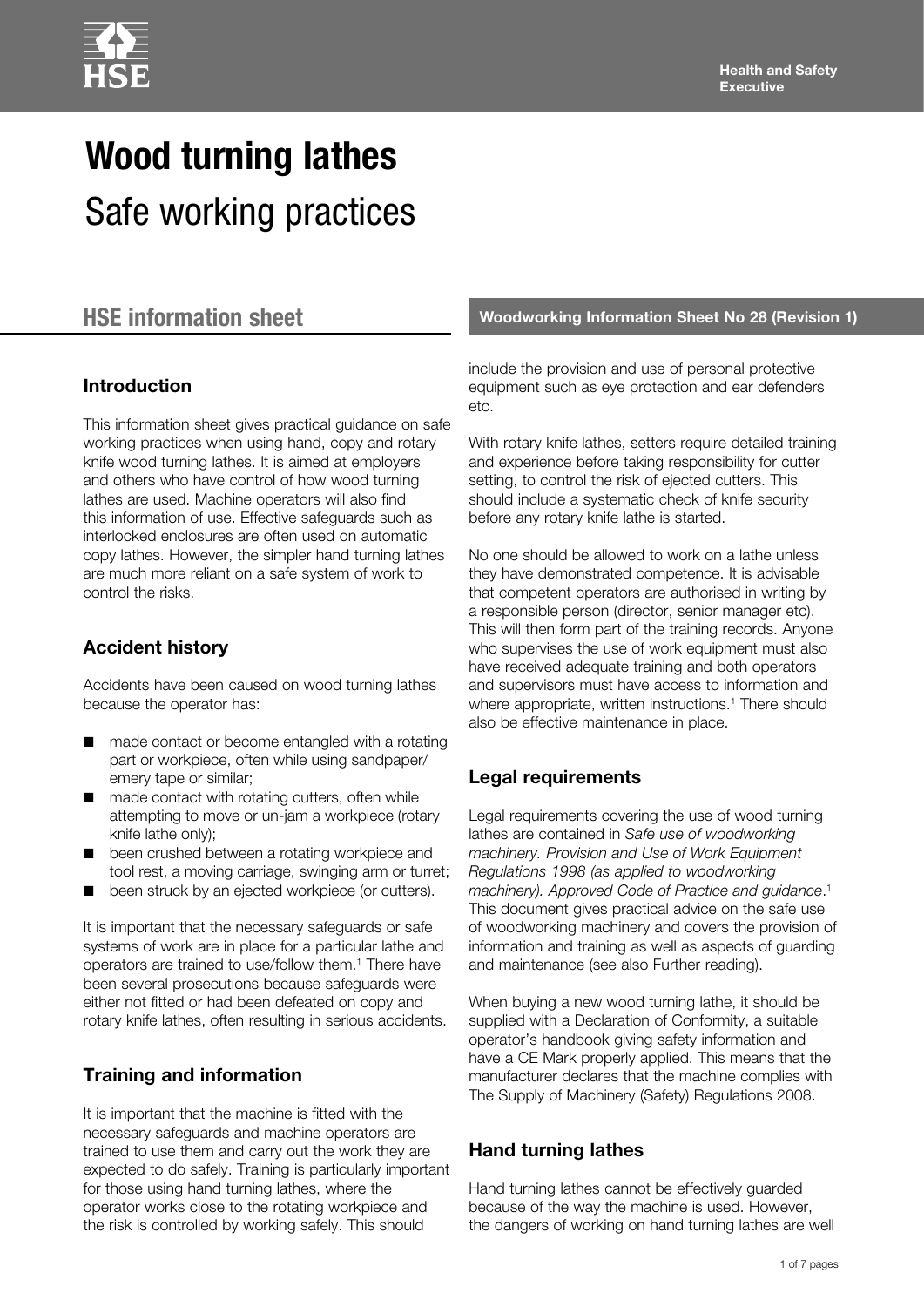known and can be controlled if the user follows an established safe system of work.

It is important that the necessary safeguards or safe systems of work are in place for a particular lathe and operators are trained to use/follow them.1

Hand turning lathes are often used in schools and colleges, see Figure 1. As with most wood lathes, the workpiece is mounted between centres and the operator then uses various types of hand-held chisel or gouge placed on a tool rest to cut the wood from the rotating workpiece.



Figure 1 Small hand turning lathe typically used in schools

#### Supporting the workpiece

The drive centre, located in the rotating headstock, can be fitted with spurs etc to give a more positive hold onto the workpiece and reduce the risk of ejection, see Figure 2. For a larger diameter/heavy workpiece, additional support from face plates screwed into the ends may be required, see Figure 3. For maximum support the correct gauge of screw should always be used. A single face plate fitted to the headstock is used where one end/face of the workpiece has to be worked, for example when turning a wooden bowl.



Figure 2 Four-spur driving centre



Figure 3 Face plate screwed to workpiece

#### Risk of ejected workpiece

Ejected workpieces are one of the main causes of accident during hand turning. Ejection can occur if there is:

- incorrect/inadequate workpiece support;
- $inad$ equate workpiece preparation it is important that surplus timber is removed from a square section workpiece before turning commences, see Figure 4;
- too fast a speed selected for larger diameter or irregularly shaped workpieces, particularly if first cuts are being made;
- a blunt tool being used.



Figure 4 Removing surplus timber from a square section workpiece before turning

#### Risk from tool post setting errors

The tool rest should be set close enough to ensure the user can hold the chisel steady with the minimum of effort but it should be far enough away from the workpiece to ensure the parallel portion of the chisel is in contact with the rest at all times during cutting operations.

The tool rest height should be such that the chisel cutting edge is set at the workpiece centre line. The user must be prepared to adjust the tool rest if the cutting conditions are not ideal.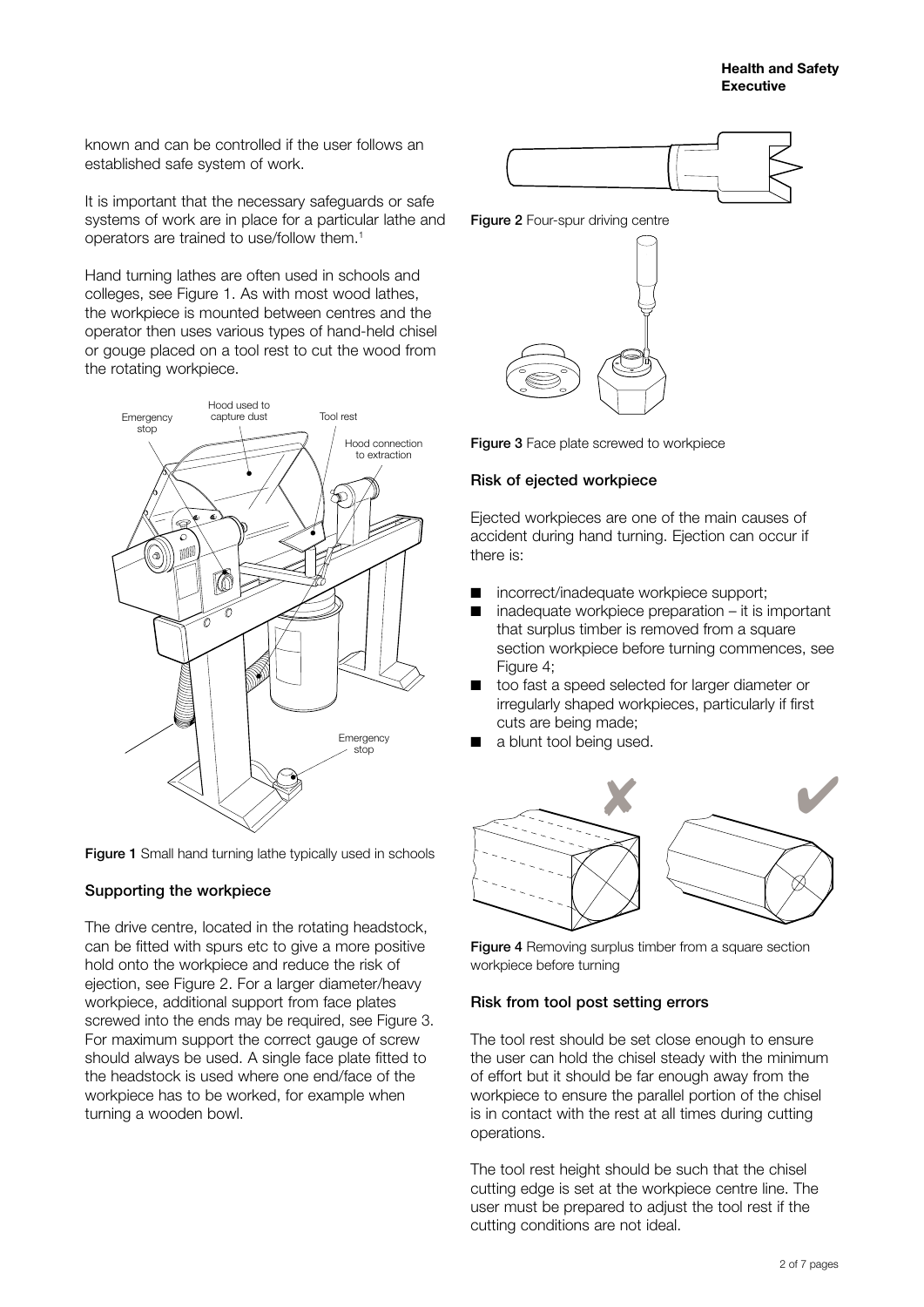#### Risk from entanglement/trapping

Because the operator works in close proximity to the rotating workpiece during hand turning, there is a higher risk of entanglement. The risk can be reduced by:

- use of a hairnet, or hat with integral hairnet, if the operator has long hair;
- ensuring there is no loose clothing, particularly around the wrists or arms;
- removing jewellery/watches etc from fingers and wrists.

Trapping accidents can occur during sanding operations on all types of lathe. Most accidents happen when each end of a strip of sandpaper is held in separate hands and passed around the back of the component being sanded, see Figure 5a. If it is wrapped around the fingers and/or becomes snagged on the component while it is tightly gripped, then a serious injury is likely. To reduce the risk, use a backing board made of good quality wood, see Figure 5b.



Figure 5a Trapping risk when sanding



Figure 5b Use of a backing board for sanding

If the use of a backing board is not practical then the sandpaper should be used in long strips with one end passed beneath the workpiece. Force should then be applied by pulling both ends of the strip upwards. The strip should never be allowed to go slack or be wrapped around either the operator's finger or the components.

# **Copy lathes**

Copy lathes can be simple hand-operated models (see Figure 6), semi-automatic or fully-automatic (see Figure 7). They work by having a spring-loaded or hydraulically-operated guide that follows a template. The tool then cuts the same profile onto the workpiece being turned by following the guide via a system of linkages or hydraulics etc. As the operator does not need to be in close proximity to the rotating workpiece, hand-operated copy lathes should have appropriate guarding.





Figure 6 Simple hand-operated copy lathe

Fully-automatic CNC copy lathes have a number of heads and cutting tools that allow roughing out and finishing cuts without having to change any tools. They can be programmed to automatically produce large numbers of complex workpieces rather than following a template. Some copy lathes are specifically designed for batch production of small wooden parts. There is generally better safeguarding on an automatic copy lathe, with even basic models having adjustable shield guards. More sophisticated machines have all dangerous parts fully enclosed behind an interlocked door, see Figure 7. Automatic copy lathes have a high output and are often magazine-fed but output is usually less than that of a rotary knife lathe. They are however more widely used being more versatile, safer and quieter than a rotary knife lathe. They can also be fitted with an automatic surface grinding/sanding unit, see Figure 8, which reduces the risks to the operator as well as being more efficient.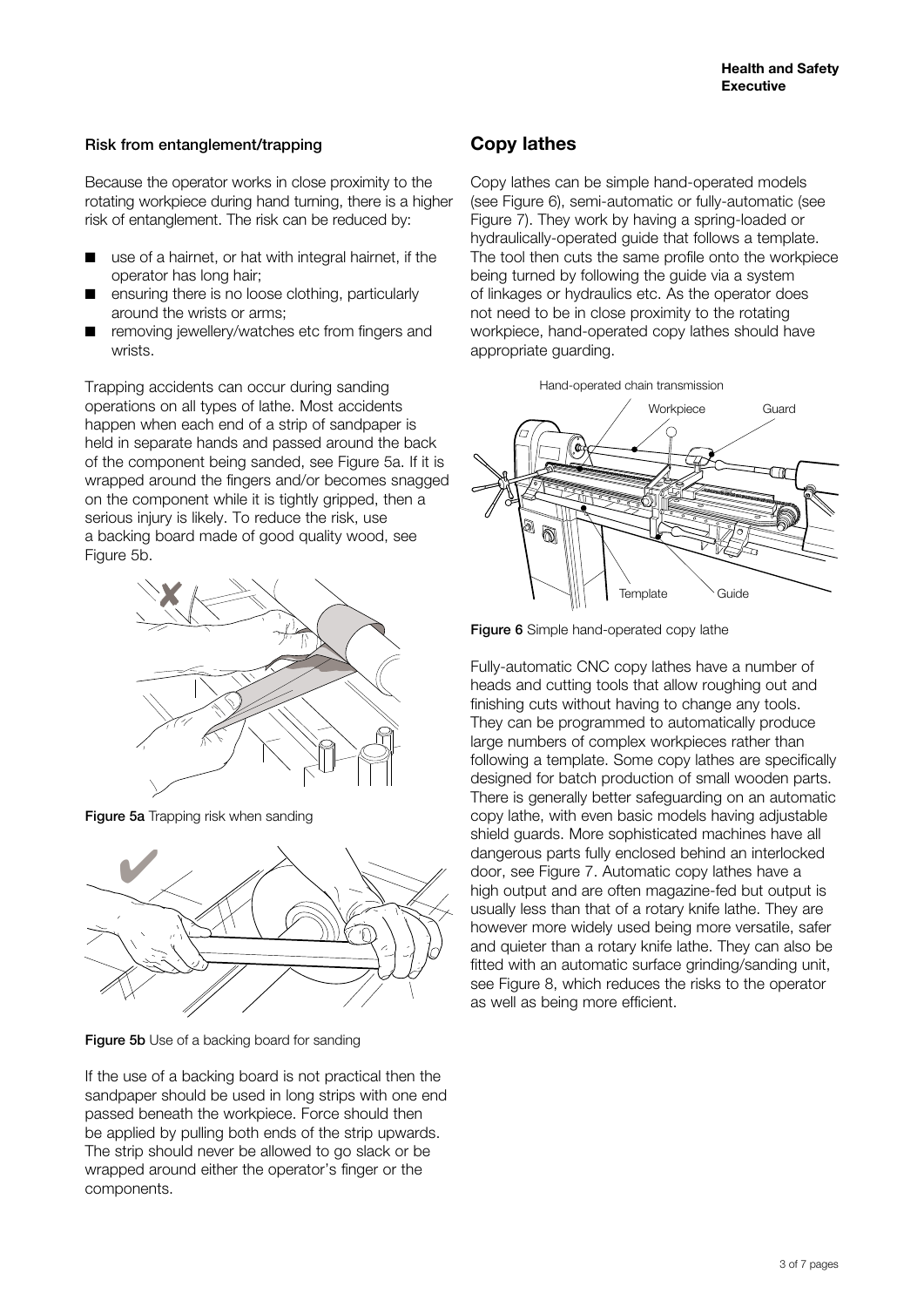

Figure 7 Fully hydraulic automatic copy lathe with interlocked enclosure



Figure 8 Automatic grinding/sanding unit

# **Rotary knife lathes**

Rotary knife lathes have a cutter-block mounted on a fixed spindle or arbor which then rotates as well as the workpiece, see Figure 9.

Although it is possible to fit limited cutter projection tooling to some older rotary knife and copying lathes,<sup>1</sup> BS EN 847-1<sup>2</sup> does not specifically apply to these machines. However, its guidance is relevant to rotary knife machines and should be followed where

possible. The standard also advises that 'where there is a hazard of ejection and contact with the tool it is always prevented by a system of fixed guards and/or movable guards interlocked with guard-locking and/or self-closing guards'. This comment should be carefully considered when assessing and controlling the risks on copy and rotary knife lathes, particularly with older machines that cannot be fitted with limited cutter projection tooling.



Figure 9 Modern rotary knife tooling

In addition to the accident risks discussed previously, consideration should also be given to potentially high levels of noise and wood dust exposure, see 'Other hazards'. There are three classes of rotary knife lathe:

- manually-operated;
- semi-automatic;
- fully-automatic.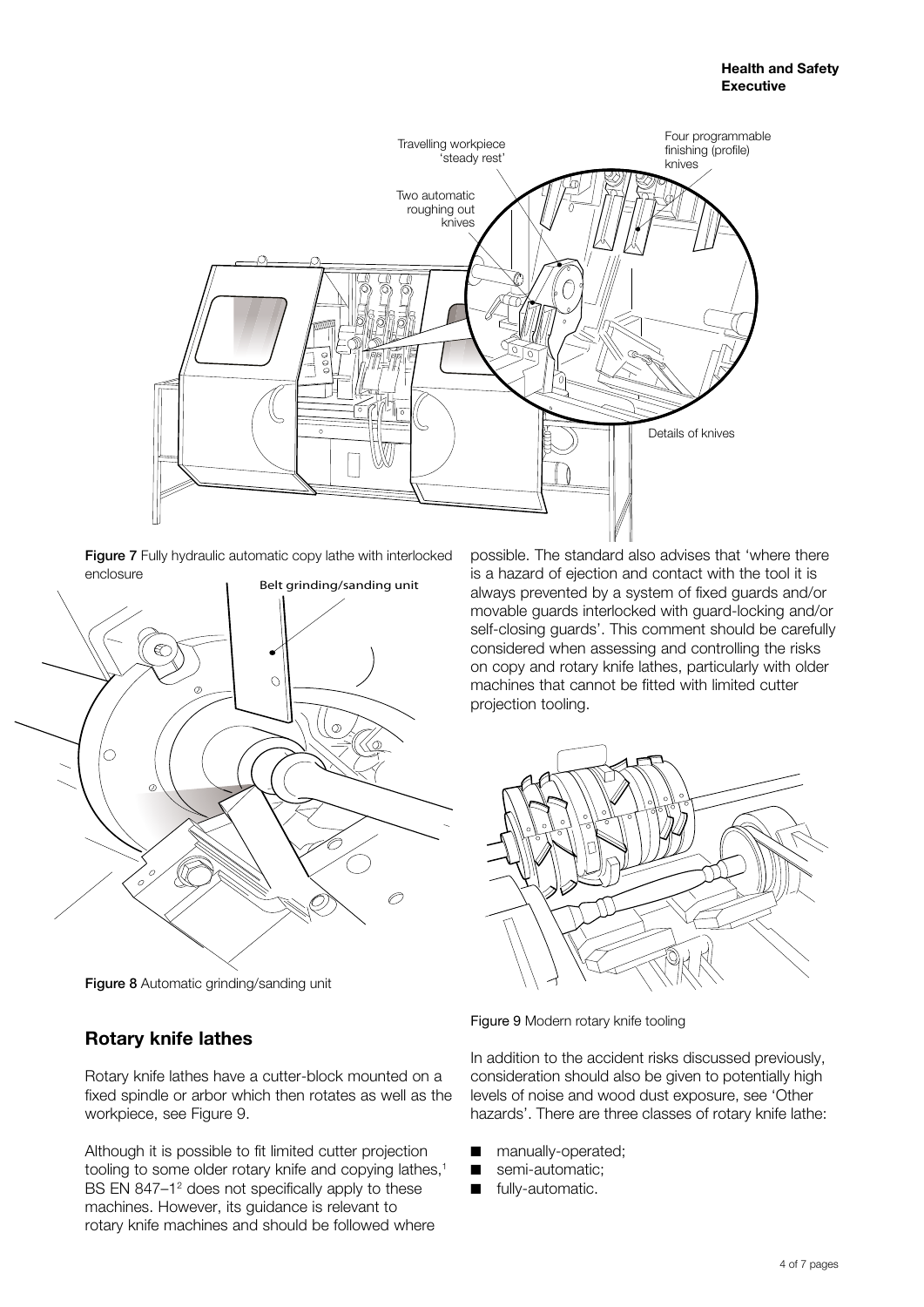**Manually-operated lathes** are where the rotating workpiece is moved into contact with the rotating cutters, either on a sliding carriage or between swinging arms, by a manually-operated lever.

**Semi-automatic lathes** that operate on a single cycle and one or more of the following functions are automated:

- clamping of the workpiece;
- advancing the workpiece onto the cutter-block;
- advancing the cutter-block onto the workpiece;
- magazine loading.

These lathes are classed as semi-automatic as the operator has to either manually load the workpiece or operate a lever to bring the workpiece into contact with the cutters.

**Fully automatic lathes** are where the operator has only to feed stock into a magazine or onto a conveyor and workpieces are discharged automatically on completion.

### Safeguarding rotary knife lathes

Contact with the cutters should be prevented by effective enclosure of the cutter head. Where possible, this should be achieved by the use of an interlocked guard with guard locking, ie the guard cannot be opened until the cutters are stationary, see Figure 10. All transmission machinery and other dangerous parts should also be safeguarded.



Figure 10 Automatic rotary knife lathe with interlocked movable cutter-block guard and guard locking

Where an interlocked guard is used on any lathe, openings in the guard should be restricted to

comply with the safety distances given BS EN ISO 13857.3 Also, any interlocks used should meet the requirements of BS EN ISO 14119.4

Some older manual and semi-automatic rotary knife lathes may not be able to achieve this standard of guarding. However, as a minimum they should be fitted with a rise and fall shutter guard, linked with the saddle feed mechanism, so that the cutter is enclosed at all times when cutting is not taking place. An additional pivoting guard should also be linked with the saddle feed mechanism so that access to the cutter-block and workpiece is prevented during cutting, see Figures 11 and 12.

An automation upgrade will also improve safety, ie by the addition of a magazine/conveyor feeding.



Figure 11 Position of guards during loading of the workpiece (shutter guard encloses stationary cutters, pivot guard raised so next workpiece can be loaded)



Figure 12 Position of guards during machining of the workpiece (pivot guard lowered to prevent access to rotating cutters and workpiece, shutter guard in raised position)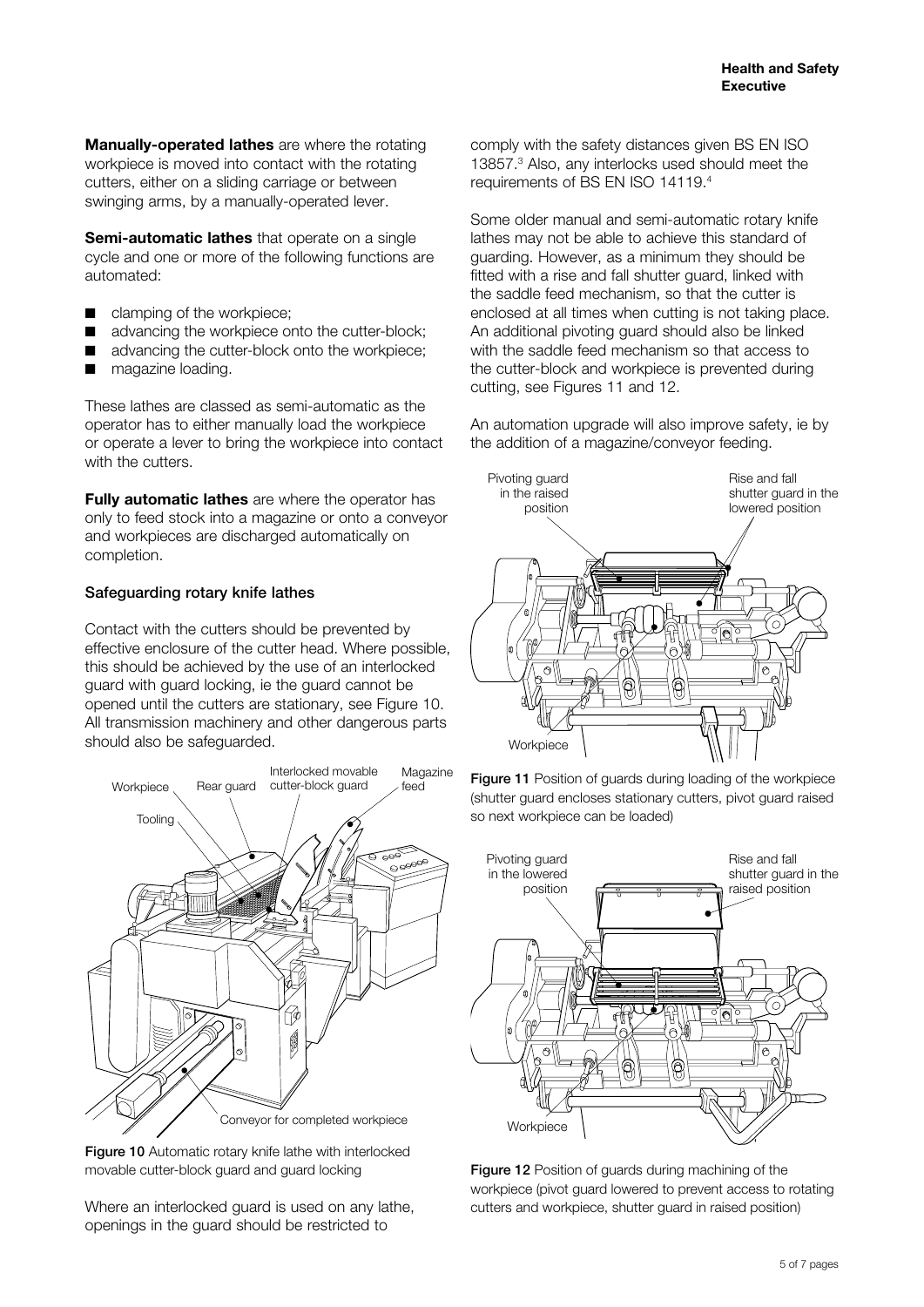# **Braking**

Lathes come within the category of woodworking machine that require braking to be fitted where a risk assessment shows it to be necessary. Some lathes may not be suited to have braking fitted as sudden stopping could affect the integrity of the workpiece or the machine. However, if a risk is identified that could be controlled by braking and it would not affect integrity then automatic braking may need to be provided. This should stop the lathe within ten seconds unless the run-up time exceeds ten seconds. In that case the automatic braking should stop the lathe in less time than the run-up time, but should not exceed 30 seconds.

#### **Lathes should have been fitted with a braking device if supplied after 5 December 2003**. 1,5

# **Other hazards**

To control wood dust exposure, effective hoods connected to an extraction system should be used, see Figure 1. More information can be found in *Wood dust: Controlling the risks*. 6

Noise levels on rotary knife lathes can often be in excess of 100 dB(A). Some noise level reduction can be achieved by the use of chip limited cutters<sup>7</sup> and choosing the correct cutting speed. However, it may be necessary to build a noise enclosure around the machine to effectively reduce noise levels, see Figure 13. More information can be found in Woodworking Information Sheets 4<sup>8</sup> and 13.<sup>9</sup>



Figure 13 Interlocked noise enclosure

### **References**

1 *Safe use of woodworking machinery. Provision and Use of Work Equipment Regulations 1998 (as applied to woodworking machinery). Approved Code of Practice and guidance* L114 (Second edition) HSE 2014 <www.hse.gov.uk/pubns/books/l114.htm>

2 BS EN 847-1:2013 *Tools for woodworking. Safety requirements. Milling tools, circular saw blades* British Standards Institution

3 BS EN ISO 13857:2008 *Safety of machinery. Safety distances to prevent hazard zones being reached by upper and lower limbs* British Standards Institution

4 BS EN ISO 14119:2013 *Safety of machinery. Interlocking devices associated with guards. Principles for design and selection* British Standards Institution

5 *Retrofitting woodworking machine brakes*  Woodworking Information Sheet WIS38(rev1) HSE 2014 <www.hse.gov.uk/woodworking/wis.htm>

6 *Wood dust: Controlling the risks* Woodworking Information Sheet WIS23(rev1) HSE 2012 <www.hse.gov.uk/woodworking/wis.htm>

7 *Tooling for use with hand-fed woodworking machines* Woodworking Information Sheet WIS37(rev1) HSE 2014 <www.hse.gov.uk/woodworking/wis.htm>

8 *Noise reduction at band re-saws* Woodworking Information Sheet WIS4(rev2) HSE 2014 <www.hse.gov.uk/woodworking/wis.htm>

*9 Noise at woodworking machines* Woodworking Information Sheet WIS13(rev1) HSE Books 2007 <www.hse.gov.uk/woodworking/wis.htm>

# **Further reading**

*Safe use of work equipment. Provision and Use of Work Equipment Regulations 1998. Approved Code of Practice and guidance* L22 (Fourth edition) HSE Books 2014 <www.hse.gov.uk/pubns/books/l22.htm>

More information on woodworking can be found on HSE's woodworking website: <www.hse.gov.uk/woodworking>

Further information for suppliers, installers and users of new and second-hand machinery can be found on HSE's work equipment and machinery webpages: <www.hse.gov.uk/work-equipment-machinery/index.htm>